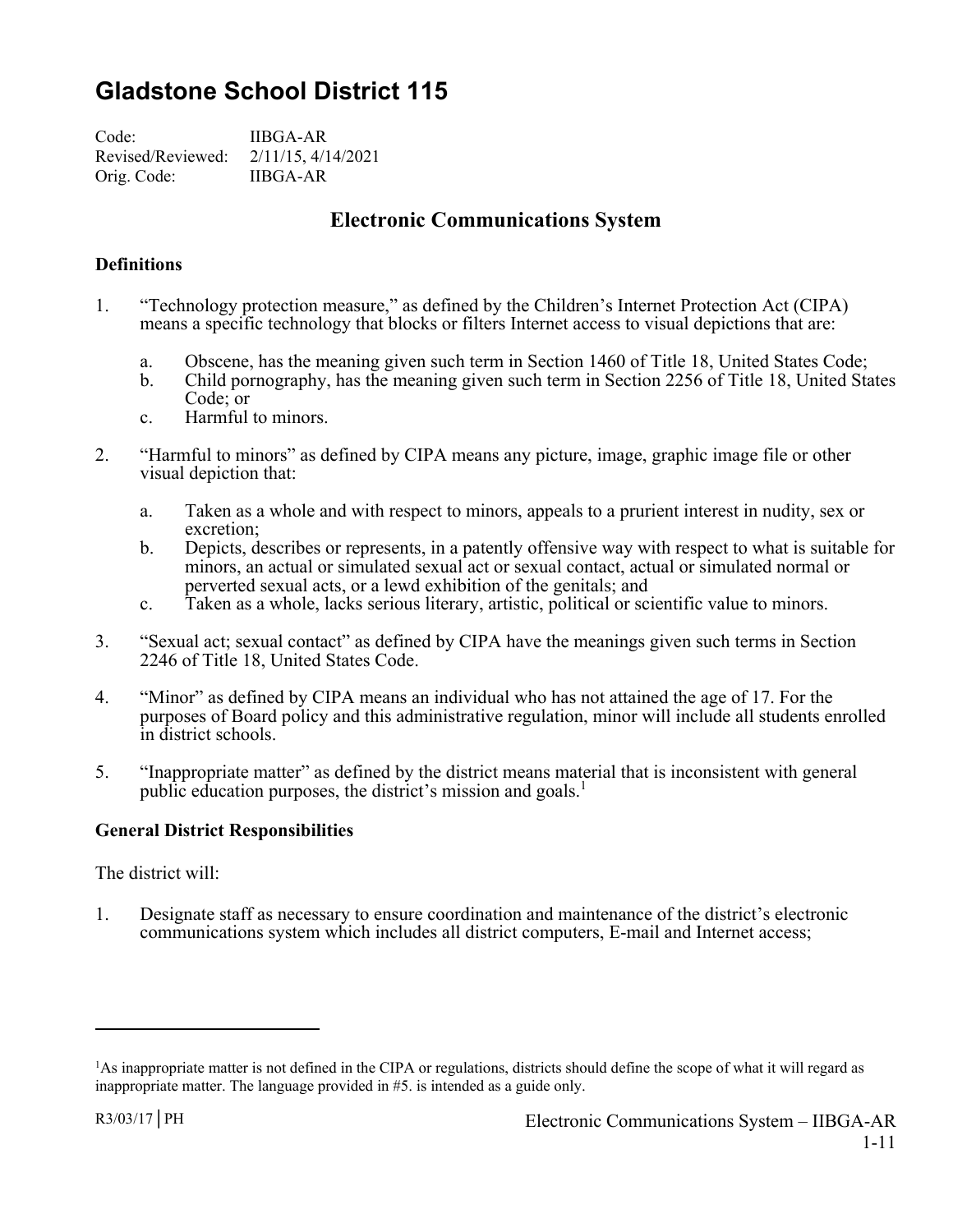- 2. Provide staff training in the appropriate use of the district's system including copies of district policy and administrative regulations. Staff will provide similar training to authorized system users;
- 3. Provide a system for authorizing staff use of personal electronic devices to download or access district proprietary information, that insures the protections of said information and insures its removal from the device when its use is no longer authorized;
- 4. Provide a system for obtaining prior written agreement from staff for the recovery of district proprietary information downloaded to staff personal electronic devices as necessary to accomplish district purposes, obligations or duties, and when the use on the personal electronic device is no longer authorized, to insure verification that information downloaded has been properly removed from the personal electronic device;
- 5. Cooperate fully with local, state or federal officials in any investigation relating to misuse of the district's system;
- 6. Use only properly licensed software, audio or video media purchased by the district or approved for use by the district. The district will comply with the requirements of law regarding the use, reproduction and distribution of copyrighted works and with applicable provisions of use or license agreements;
- 7. Install and use desktop and/or server virus detection and removal software;
- 8. Retain ownership and control of its computers, hardware, software and data at all times. All communications and stored information transmitted, received or contained in the district's information system are the district's property and are to be used for authorized purposes only. Use of district equipment or software for unauthorized purposes is strictly prohibited. To maintain system integrity, monitor network etiquette and ensure that those authorized to use the district's system are in compliance with Board policy, administrative regulations and law, school administrators may routinely review user files and communications. The district will inform system users that files and other information, including E-mail, generated or stored on district servers are not private and may be subject to such monitoring;
- 9. Determine which users and sites accessible as part of the district's system are most applicable to the curricular needs of the district and may restrict user access, accordingly;
- 10. Provide technology protection measures that protect against Internet access by both adults and minors to visual depictions that are obscene, child pornography, or with respect to the use of computers by minors, harmful to minors. An administrator, supervisor or other individual authorized by the superintendent may disable the technology protection measures to enable access for bona fide research or other lawful purposes, as deemed appropriate;
- 11. Prohibit access by minors, as defined by CIPA and this regulation, to inappropriate matter on the Internet and World Wide Web;
- 12. Provide staff supervision to monitor the on-line activities of students to prevent unauthorized access, including "hacking" and other unlawful activities on-line, and ensure the safety and security of minors when authorized to use E-mail, chat rooms and other forms of direct electronic communication;
- 13. Provide student education about appropriate online behavior, including cyberbullying awareness and response, and how to interact with other individuals on social networking and social media websites and in chat rooms;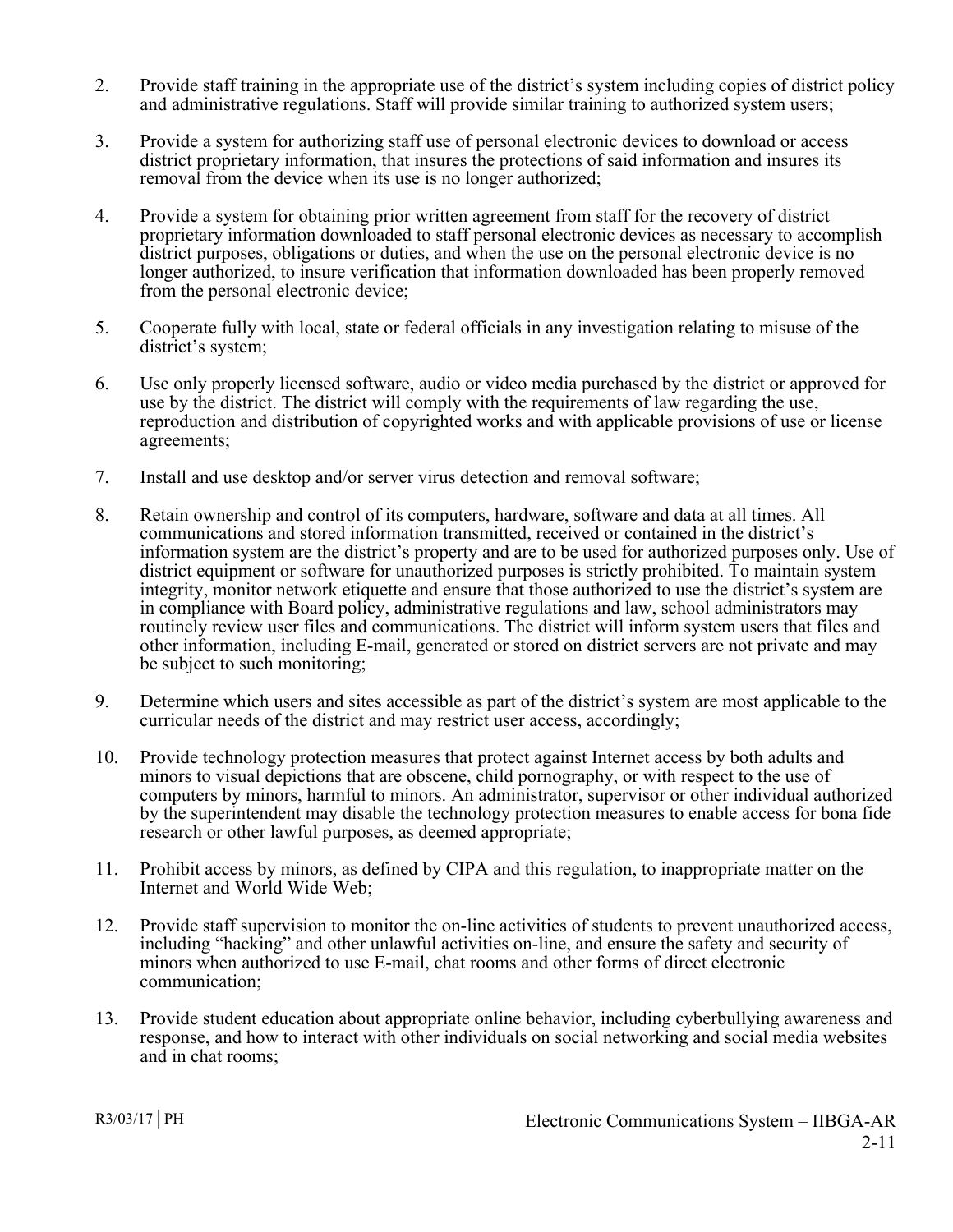- 14. Determine which users will be provided access to the district's E-mail system;
- 15. E-mail will be retained for a minimum of five years;
- 16. Inform appropriate system users that E-mail sent or received by a public official or employee in connection with the transaction of public business may be a public record and subject to state archivist rules for retention and destruction. By using the district's system, individuals consent to have that use monitored by authorized district personnel. The district reserves the right to access and disclose, as appropriate, all information and data contained on district computers and district-owned E-mail system;
- 17. Information and data entered or stored on the district's computers and E-mail system may become discoverable evidence if a public records request is made or a lawsuit is filed against the district. "Deleted" or "purged" data from district computers or E-mail system may be retrieved for later public records disclosure or disciplinary purposes, as deemed necessary by the district;
- 18. Set quotas for system storage usage. The district may allow system users to increase their quota by submitting a written request to the supervising teacher or system coordinator stating the need for the increase;
- 19. Passwords used on the district's system are the property of the district and must be provided to their supervisor or designated district personnel, as appropriate. Passwords that have not been provided to the district are prohibited;
- 20. Transmission of any materials regarding political campaigns is prohibited.
- 21. Ensure all student and nonschool system users complete and sign an agreement to abide by the district's electronic communications policy and administrative regulations. All such agreements will be maintained on file in the school office.

#### **System Access**

- 1. The following groups and individuals are entitled to use electronic communications equipment and services within the district:
	- a. All members of the Board;
	- b. All district employees;
	- c. All students who are supervised or granted permission by a district employee to use the system;
	- d. Students who have permission of a parent/guardian to use Internet access;
	- e. Volunteers, contractors or other users who request guest access in order to conduct business related to the management or instructional needs of the district or to conduct research related to education;
	- f. Parents/guardians, community members or other nonschool users who are participating in a district class or activities as approved by the administration. This group of users shall have access to these resources only during times they are not being used for educational purposes;
	- g. Other users approved by the superintendent and/or designee on a case-by-case basis.
- R3/03/17 PH Electronic Communications System IIBGA-AR 2. Students, staff, Board members, volunteers, district contractors and other members of the public may be permitted to use the district's system for personal use, in addition to official district business, consistent with Board policy, general use prohibitions/guidelines/etiquette and other applicable provisions of this administrative regulation. Personal use of district-owned computers including Internet and E-mail access by employees is prohibited during the employee's work time. Additionally, Board member and employee use of district-owned computers may be permitted only when such use does not violate the provisions of ORS 244.040 and use is under the same terms and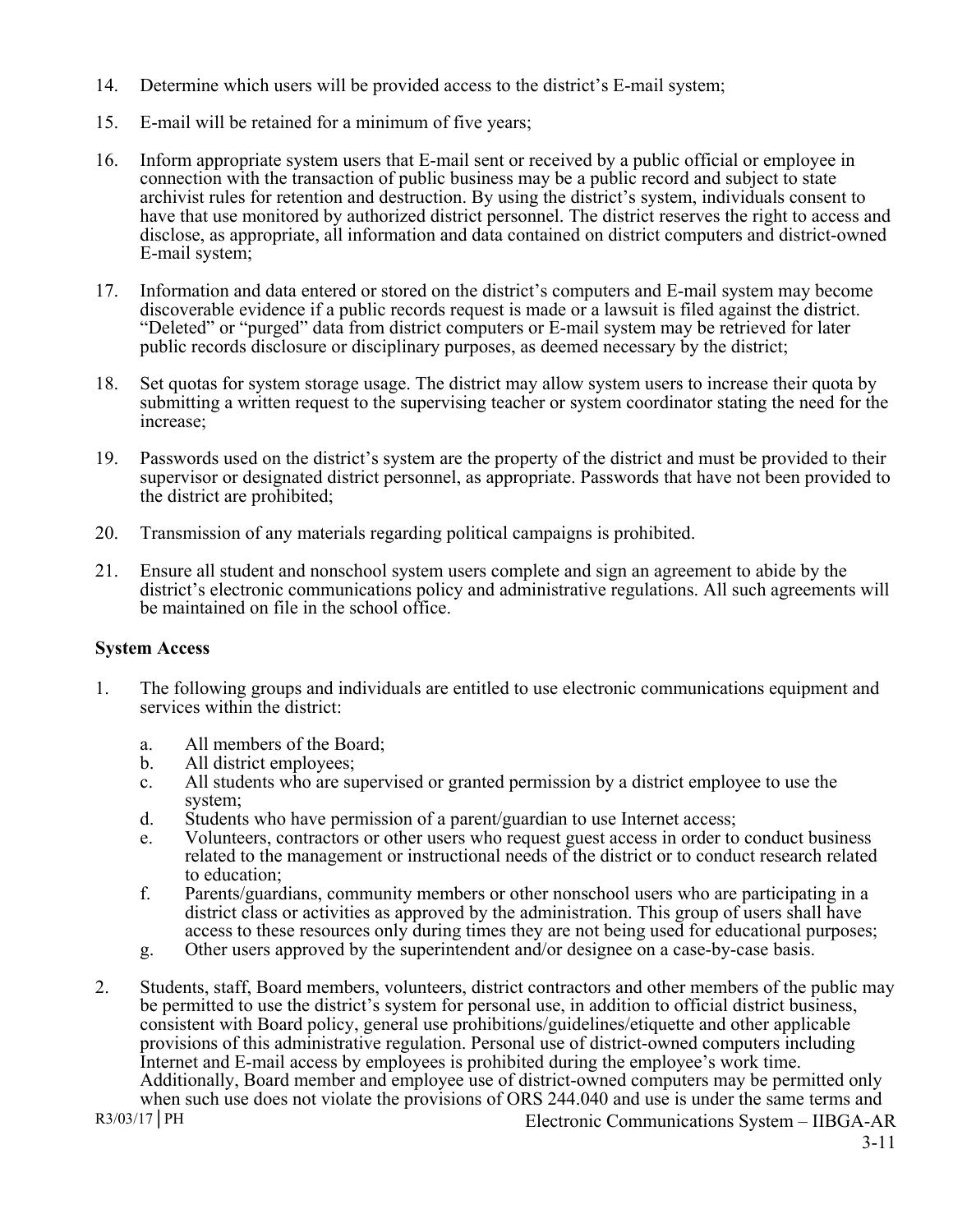conditions that access is provided to the general public under the district's policy governing use of district equipment and materials.

#### **General Use Prohibitions/Guidelines/Etiquette**

Operation of the district's system relies upon the proper conduct and appropriate use of system users. Students, staff and others granted system access are responsible for adhering to the following prohibitions and guidelines which require legal, ethical and efficient utilization of the district's system.

1. Prohibitions

The following conduct is strictly prohibited:

- a. Attempts to use the district's system for:
	- (1) Unauthorized solicitation of funds;
	- (2) Distribution of chain letters;
	- (3) Unauthorized sale or purchase of merchandise and services;
	- (4) Collection of signatures;
	- (5) Membership drives;
	- (6) Transmission of any materials regarding political campaigns.
- b. Attempts to upload, download, use, reproduce or distribute information, data or software on the district's system in violation of copyright law or applicable provisions of use or license agreements;
- c. Attempts to degrade, disrupt or vandalize the district's equipment, software, materials or data or those of any other user of the district's system or any of the agencies or other networks connected to the district's system;
- d. Attempts to evade, change or exceed resource quotas or disk usage quotas;
- e. Attempts to send, intentionally access or download any text file or picture or engage in any communication that includes material which may be interpreted as:
	- (1) Harmful to minors;
	- (2) Obscene or child pornography as defined by law or indecent, vulgar, profane or lewd as determined by the district;
	- (3) A product or service not permitted to minors by law;
	- (4) Harassment, intimidation, menacing, threatening or constitutes insulting or fighting words, the very expression of which injures or harasses others;
	- (5) A likelihood that, either because of its content or the manner of distribution, it will cause a material or substantial disruption of the proper and orderly operation of the school or school activity;
	- (6) Defamatory, libelous, reckless or maliciously false, potentially giving rise to civil liability, constituting or promoting discrimination, a criminal offense or otherwise violates any law, rule, regulation, Board policy and/or administrative regulation.
- f. Attempts to gain unauthorized access to any service via the district's system which has a cost involved or attempts to incur other types of costs without specific approval. The user accessing such services will be responsible for these costs;
- g. Attempts to post or publish personal student contact information unless authorized by the system coordinator or teacher and consistent with applicable Board policy pertaining to student directory information and personally identifiable information. Personal contact information includes photograph, age, home, school, work or E-mail addresses or phone numbers or other unauthorized disclosure, use and dissemination of personal information regarding students;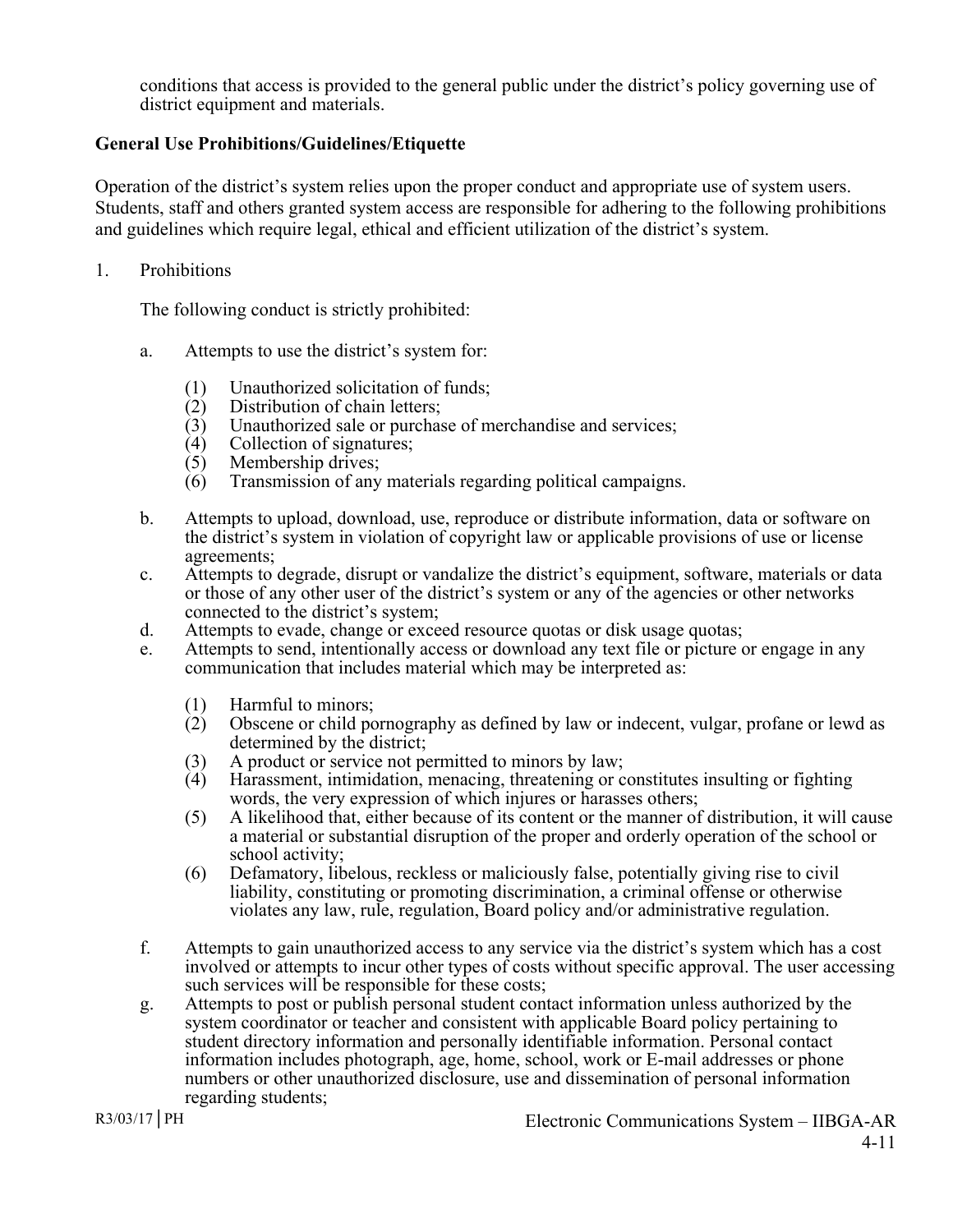- h. Attempts to arrange student meetings with anyone on the district's system, unless authorized by the system coordinator or teacher and with prior parent/guardian approval;
- i. Attempts to use the district's name in external communication forums such as chat rooms without prior district authorization;
- j. Attempts to use another individual's account name or password, fail to provide the district with individual passwords or to access restricted information, resources or networks to which the user has not been given access.
- 2. Guidelines/Etiquette

System users will:

- a. Adhere to the same standards for communicating on-line that are expected in the classroom and consistent with Board policy and administrative regulations;
- b. Respect other people's time and cyberspace. Use real-time conference features such as talk/chat/Internet relay chat only as approved by the supervising teacher or system coordinator. Avoid downloading excessively large files. Remain on the system long enough to get needed information then exit the system. Act as though every byte sent costs somebody time and money, because it does;
- c. Take pride in communications. Check spelling and grammar;
- d. Respect the privacy of others. Do not read the mail or files of others without their permission;
- e. Cite all quotes, references and sources;
- f. Adhere to guidelines for managing and composing effective E-mail messages:
	- (1) One subject per message avoid covering various issues in a single E-mail message;<br>(2) Use a descriptive heading;
	- Use a descriptive heading;
	- (3) Be concise keep message short and to the point;
	- (4) Write short sentences;
	- (5) Use bulleted lists to break up complicated text;
	- (6) Conclude message with actions required and target dates;<br>(7) Remove E-mail in accordance with established guidelines
	- Remove E-mail in accordance with established guidelines;
	- (8) Remember, there is no expected right to privacy when using E-mail. Others may read or access mail;
	- (9) Always sign messages;
	- (10) Always acknowledge receipt of a document or file.
- g. Protect password confidentiality. Passwords are the property of the district and are not to be shared with others. Using another user's account or password or allowing such access by another may be permitted with supervising teacher or system coordinator approval only. No system user may use a password on the district's computers, E-mail system or Internet access which is unknown to the district;
- h. Communicate only with such users and/or sites as may be authorized by the district;
- i. Be forgiving of the mistakes of others and share your knowledge. Practice good mentoring techniques;
- j. Report violations of the district's policy and administrative regulation or security problems to the supervising teacher, system coordinator or administrator, as appropriate.

## **Complaints**

Complaints regarding use of the district's Electronic Communications System may be made to the teacher, administrator, employee's supervisor or system coordinator. The district's established complaint procedure will be used for complaints concerning violations of the district's Electronic Communications System policy and/or administrative regulation. See Board policy KL and accompanying administrative regulation.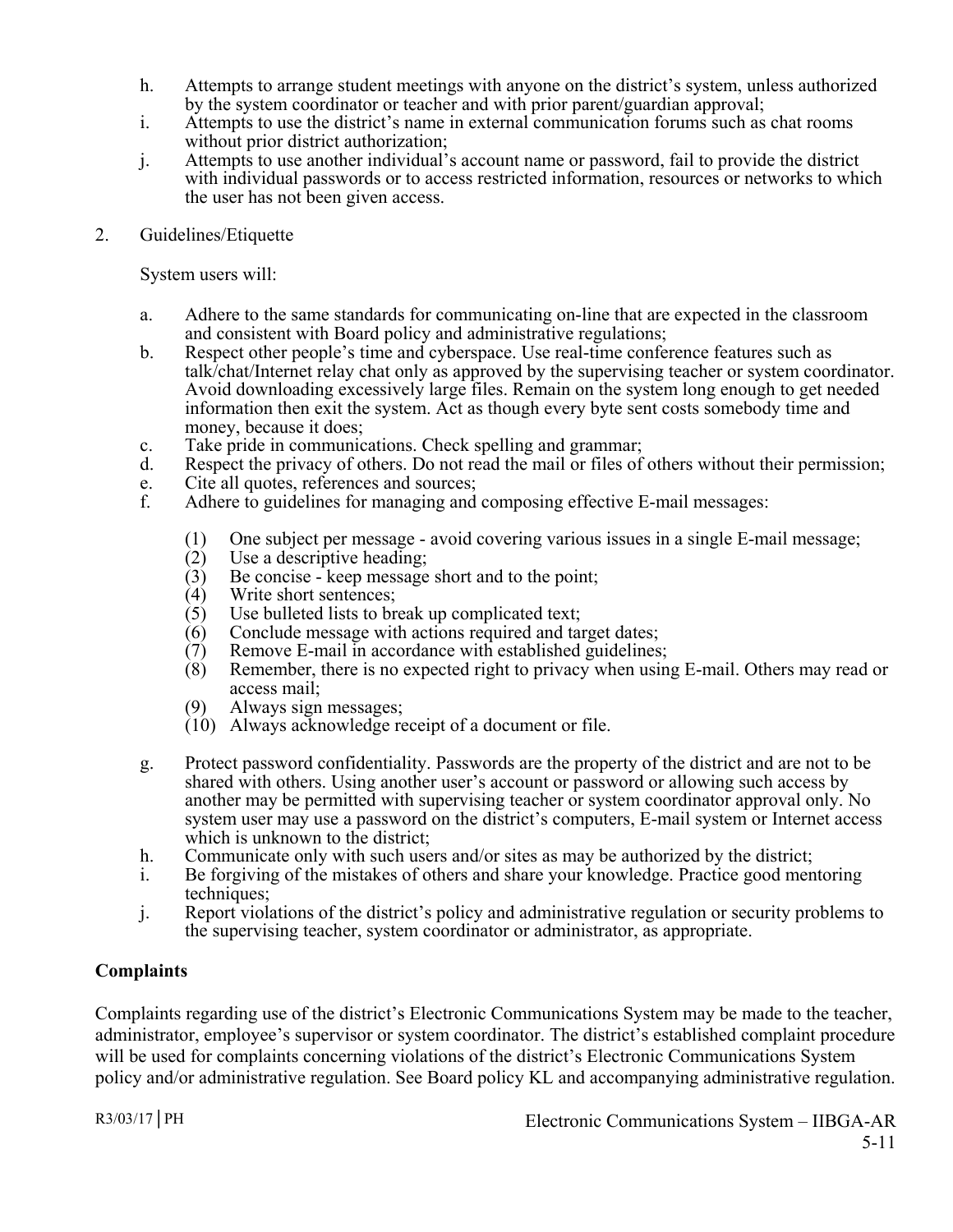#### **Violations/Consequences**

- 1. Students
	- a. Students who violate general system user prohibitions shall be subject to discipline up to and including expulsion and/or revocation of district system access up to and including permanent loss of privileges.
	- b. Violations of law will be reported to law enforcement officials.
	- c. Disciplinary action may be appealed by parents/guardians, students and/or a representative in accordance with established district procedures.
- 2. Staff
	- a. Staff who violate general system user prohibitions shall be subject to discipline up to and including dismissal in accordance with Board policy, collective bargaining agreements and applicable provisions of law.
	- b. Violations of law will be reported to law enforcement officials.
	- c. Violations of applicable Teacher Standards and Practices Commission (TSPC), Standards for Competent and Ethical Performance of Oregon Educators will be reported to TSPC as provided by Oregon Administrative Rule (OAR) 584-020-0041.
	- d. Violations of ORS 244.040 will be reported to Oregon Government Ethics Commission (OGEC) .
- 3. Others
	- a. Other guest users who violate general system user prohibitions shall be subject to suspension of system access up to and including permanent revocation of privileges.
	- b. Violations of law will be reported to law enforcement officials or other agencies, as appropriate.

#### **Telephone/Membership/Other Charges**

- 1. The district assumes no responsibility or liability for any membership, phone or internet provider charges including, but not limited to, long distance charges, per minute (unit) surcharges, overage charges and/or equipment or line costs incurred by any home usage of the district's system.
- 2. Any disputes or problems regarding phone services or internet provider for home users of the district's system are strictly between the system user and the local phone company and/or long distance service provider.

#### **Information Content/Third Party Supplied Information**

- 1. System users and parents/guardians of student system users are advised that use of the district's system may provide access to materials that may be considered objectionable and inconsistent with the district's mission and goals.
- 2. Opinions, advice, services and all other information expressed by system users, information providers, service providers or other third party individuals are those of the providers and not the district.
- 3. System users may, with supervising teacher or system coordinator approval, order services or merchandise from other individuals and agencies that may be accessed through the district's system. These individuals and agencies are not affiliated with the district. All matters concerning merchandise and services ordered including, but not limited to, purchase terms, payment terms,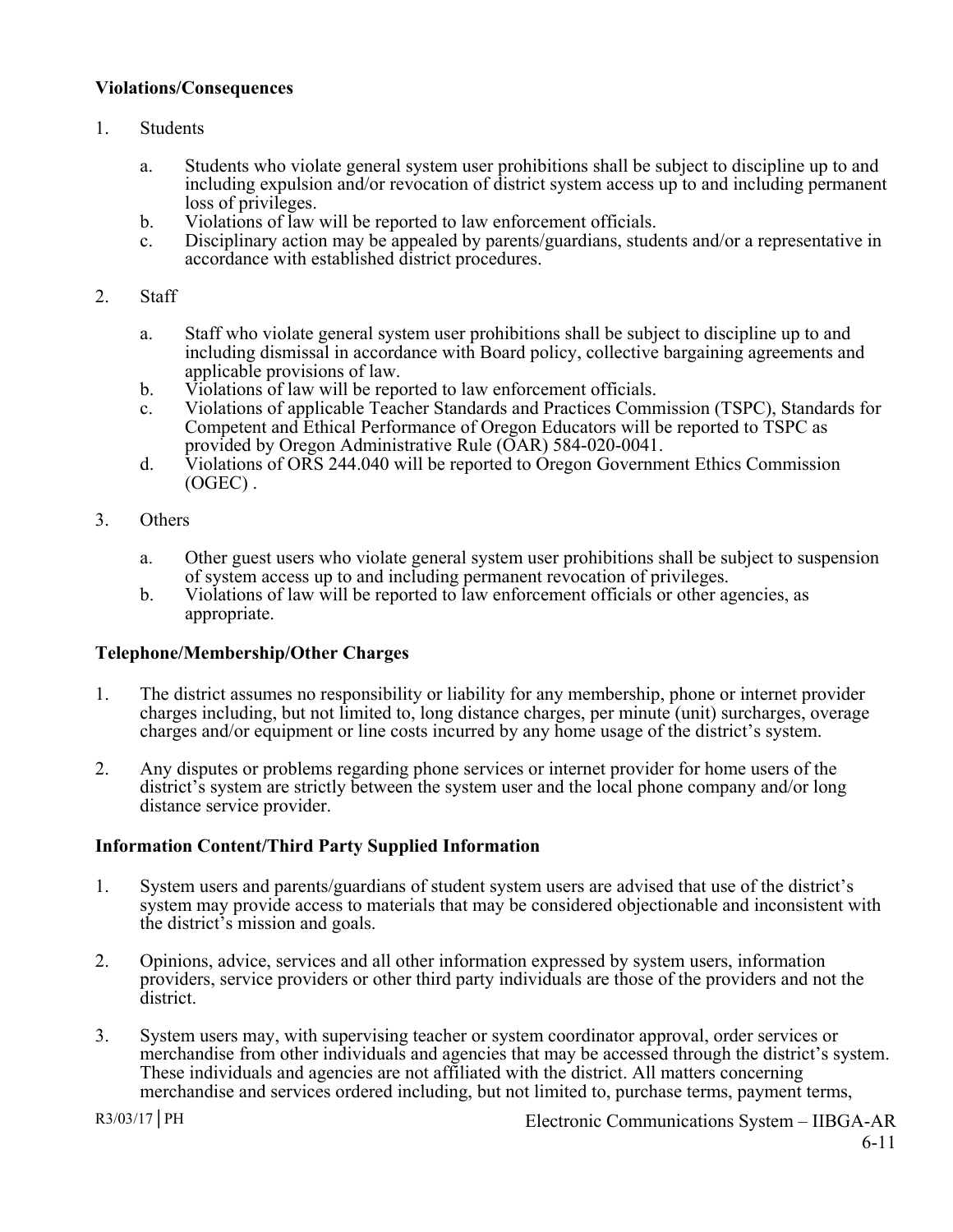warranties, guarantees and delivery are solely between the seller and the system user. The district makes no warranties or representation whatsoever with regard to any goods or services provided by the seller. District staff and administration shall not be a party to any such transaction or be liable for any costs or damages arising out of, either directly or indirectly, the actions or inactions of sellers.

4. The district does not warrant that the functions or services performed by or that the information or software contained on the system will meet the system user's requirements or that the system will be uninterrupted or error-free or that defects will be corrected. The district's system is provided on an "as is, as available" basis. The district does not make any warranties, whether express or implied including, without limitation, those of merchantability and fitness for a particular purpose with respect to any services provided by the system and any information or software contained therein.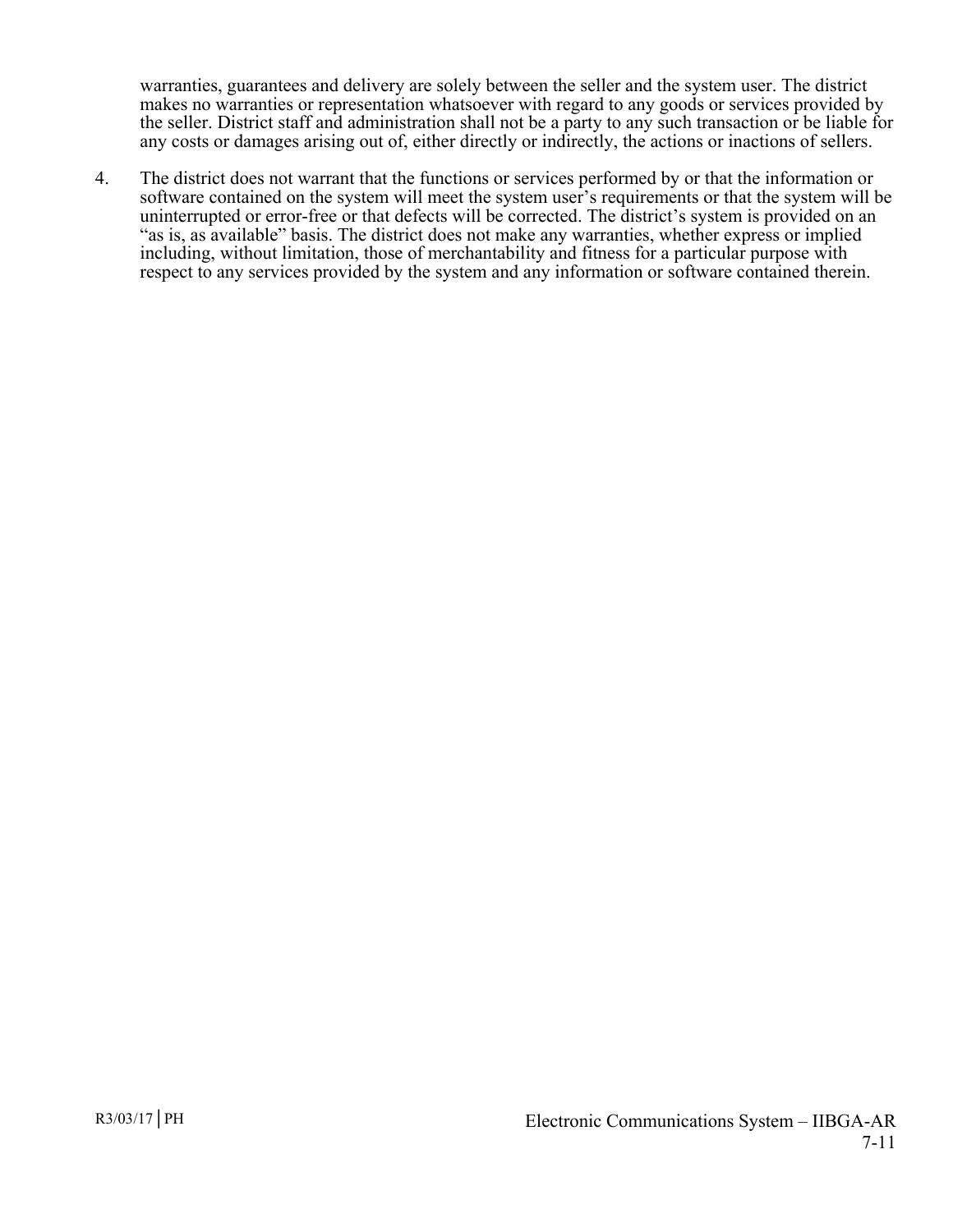Dear Parents/Guardians:

 Your student is invited to participate in the district's electronic communications system and needs your permission to do so. Your student will be able to communicate with other schools, colleges, organizations and individuals around the world through the Internet and other electronic information systems/networks.

 The Internet is a system which links networks creating a large and diverse communications network. Internet access allows your student the opportunity to reach out to many other people to share information, learn concepts and research subjects by the sending and receiving of messages.

With this educational opportunity also comes responsibility. It is important that you and your student read the enclosed district policy, administrative regulation and agreement form and discuss these requirements together. Inappropriate system use will result in discipline up to and including expulsion from school, suspension or revocation of your student's access to the district's system and/or referral to law enforcement officials.

 Although the district is committed to practices that ensure the safety and welfare of system users, including the use of technology protection measures such as Internet filtering, please be aware that there may still be material or communications on the Internet that district staff, parents/guardians and students may find objectionable. While the district neither encourages nor condones access to such material, it is not possible for us to eliminate that access completely.

Attached to this letter are the following important documents:

- An agreement for your student to read and sign stating they agree to follow the district's Electronic Communications System policy and administrative regulation. This agreement requires your signature. It must be signed and renewed each year and will be kept on file at the school;
- The district's Electronic Communications System policy and administrative regulation.

Please review these materials carefully with your student and return the attached agreement form to the school office indicating your permission or denial of permission for your student to participate in the district's electronic communications system.

Sincerely,

[System Coordinator/Administrator]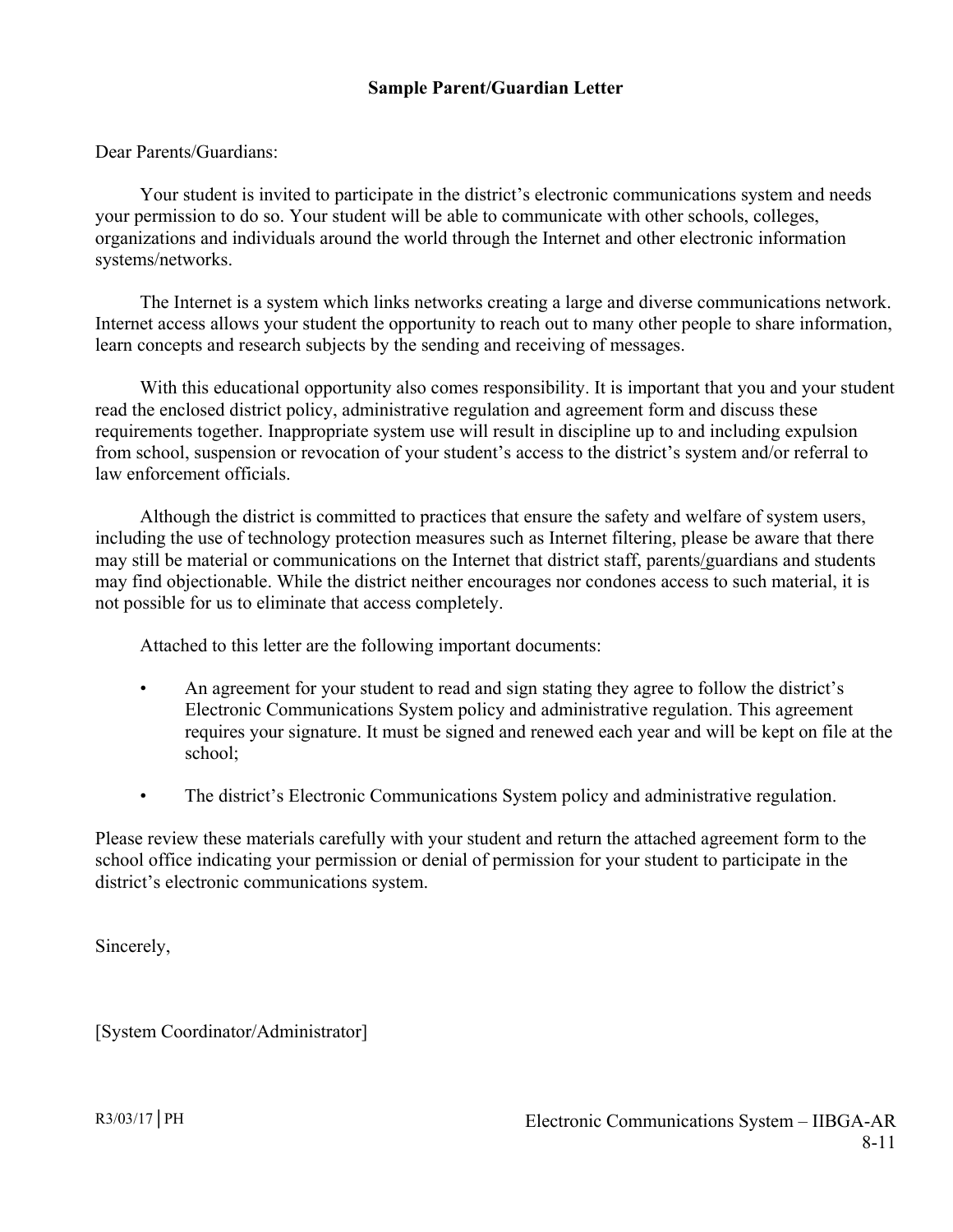# **Student Agreement for an Electronic Communications System Account**

Student agreement must be renewed each academic year.

| Stadent agreement must be renewed each academic year.                                                                                                                                                                                                                                                                                                                                                                                                                                                                                                                                                                                                                                                                                                                                                                                                       |                                                                                                                                                                                                                               |
|-------------------------------------------------------------------------------------------------------------------------------------------------------------------------------------------------------------------------------------------------------------------------------------------------------------------------------------------------------------------------------------------------------------------------------------------------------------------------------------------------------------------------------------------------------------------------------------------------------------------------------------------------------------------------------------------------------------------------------------------------------------------------------------------------------------------------------------------------------------|-------------------------------------------------------------------------------------------------------------------------------------------------------------------------------------------------------------------------------|
| <b>Student Section</b>                                                                                                                                                                                                                                                                                                                                                                                                                                                                                                                                                                                                                                                                                                                                                                                                                                      |                                                                                                                                                                                                                               |
| Student Name                                                                                                                                                                                                                                                                                                                                                                                                                                                                                                                                                                                                                                                                                                                                                                                                                                                | Grade and the contract of the contract of the contract of the contract of the contract of the contract of the contract of the contract of the contract of the contract of the contract of the contract of the contract of the |
|                                                                                                                                                                                                                                                                                                                                                                                                                                                                                                                                                                                                                                                                                                                                                                                                                                                             |                                                                                                                                                                                                                               |
| I have read the district's Electronic Communications System policy and administrative regulation and<br>agree to abide by their provisions. I understand that violation of these provisions will result in discipline up<br>to and including expulsion from school and/or suspension or revocation of system access and related<br>privileges and/or referral to law enforcement officials.                                                                                                                                                                                                                                                                                                                                                                                                                                                                 |                                                                                                                                                                                                                               |
| Student Signature                                                                                                                                                                                                                                                                                                                                                                                                                                                                                                                                                                                                                                                                                                                                                                                                                                           | Date and the same state of the state of the state of the state of the state of the state of the state of the state of the state of the state of the state of the state of the state of the state of the state of the state of |
| <b>Sponsoring Parent/Guardian</b>                                                                                                                                                                                                                                                                                                                                                                                                                                                                                                                                                                                                                                                                                                                                                                                                                           |                                                                                                                                                                                                                               |
| I have read the district's Electronic Communications System policy and administrative regulation. I will<br>monitor my student's use of the system and their potential access to the world-wide Internet and will<br>accept responsibility for supervision in that regard if and when my student's use is not in a school setting.<br>In consideration for the privilege of using the district's Electronic Communications System and in<br>consideration for having access to the public networks, I hereby release the district, its operators and any<br>institutions with which they are affiliated from any and all claims and damages of any nature arising from<br>my, or my student's use, or inability to use, the system including, without limitation, the type of damages<br>identified in the district's policy and administrative regulation. |                                                                                                                                                                                                                               |
| I give my permission to issue an account for my student and certify that the information contained<br>$\Box$<br>on this form is correct.<br>I do not give my permission for my student to participate in the district's communications system.<br>$\Box$                                                                                                                                                                                                                                                                                                                                                                                                                                                                                                                                                                                                    |                                                                                                                                                                                                                               |
| Signature of Parent/Guardian                                                                                                                                                                                                                                                                                                                                                                                                                                                                                                                                                                                                                                                                                                                                                                                                                                |                                                                                                                                                                                                                               |
|                                                                                                                                                                                                                                                                                                                                                                                                                                                                                                                                                                                                                                                                                                                                                                                                                                                             |                                                                                                                                                                                                                               |
|                                                                                                                                                                                                                                                                                                                                                                                                                                                                                                                                                                                                                                                                                                                                                                                                                                                             |                                                                                                                                                                                                                               |
| This space reserved for System Coordinator                                                                                                                                                                                                                                                                                                                                                                                                                                                                                                                                                                                                                                                                                                                                                                                                                  | Assigned Password: 2008                                                                                                                                                                                                       |
|                                                                                                                                                                                                                                                                                                                                                                                                                                                                                                                                                                                                                                                                                                                                                                                                                                                             |                                                                                                                                                                                                                               |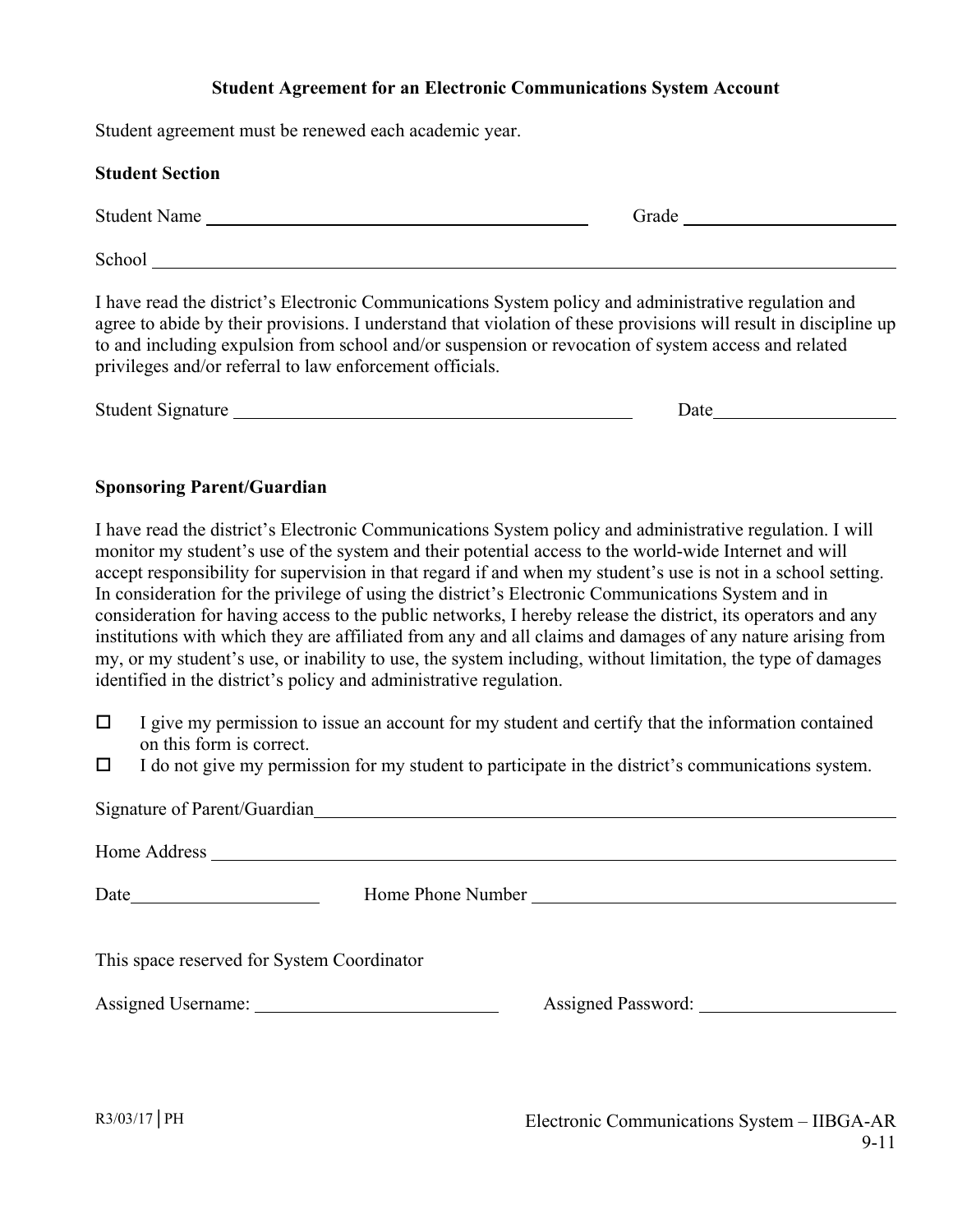# **Agreement for an Electronic Communications System Account**

(Nonschool System User)

I have read the district's Electronic Communications System policy and administrative regulation and agree to abide by their provisions. I understand that violation of these provisions will result in suspension or revocation of system access and related privileges and/or referral to law enforcement officials.

In consideration for the privilege of using the district's Electronic Communications System and in consideration for having access to the public networks, I hereby release the district, its operators and any institutions with which they are affiliated from any and all claims and damages of any nature arising from my use or inability to use the system including, without limitation, the type of damages identified in the district's policy and administrative regulation.

|                                            | Home Phone Number            |
|--------------------------------------------|------------------------------|
| This space reserved for System Coordinator |                              |
|                                            | Assigned Password: 1986 1987 |